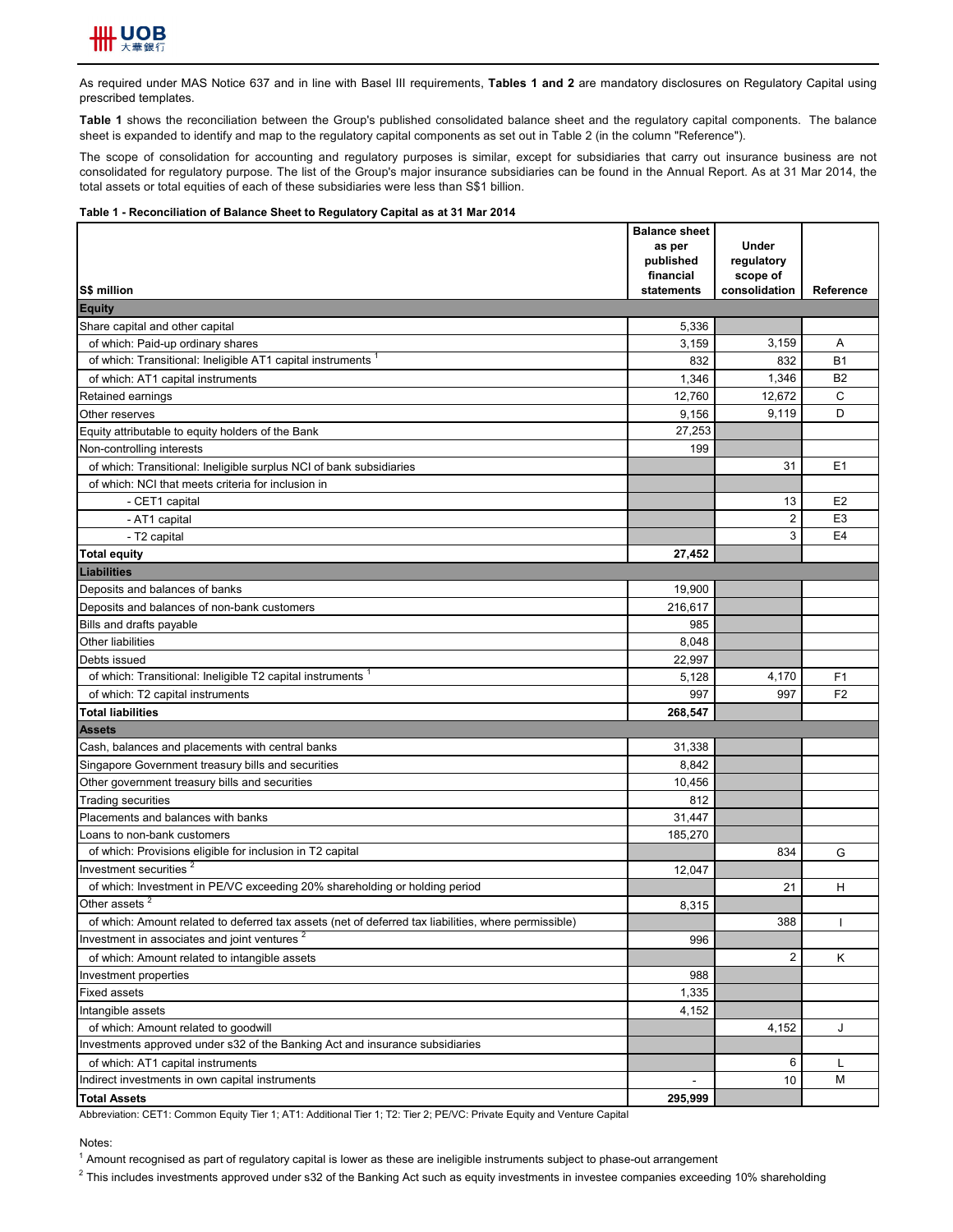

**Table 2** lists the regulatory capital components and the corresponding regulatory adjustments. The columns: (a) '**Amount**' refers to components of capital calculated in accordance with MAS Notice 637, effective 1 Jan 2013, (b) '**Amount subject to Pre-Basel III Treatment**' refers to components of capital that are on transitional arrangement, otherwise would be fully applied towards the relevant tier of capital, and (c) '**Source**' provides link to Table 1 by way of alphabetic / alphanumeric references, and cross-reference within the table by way of row number. Regulatory adjustments that are deducted against capital are reflected as positive numbers. Amounts less than \$500,000 in absolute terms are shown as "0".

## **Table 2 - Capital Components as at 31 Mar 2014**

|                 | S\$ million                                                                                                                | Amount         | Amount<br>subject to<br>Pre-Basel III<br><b>Treatment</b> | <b>Source</b>    |
|-----------------|----------------------------------------------------------------------------------------------------------------------------|----------------|-----------------------------------------------------------|------------------|
|                 |                                                                                                                            |                |                                                           |                  |
| $\overline{1}$  | <b>Common Equity Tier 1 capital: instruments and reserves</b><br>Paid-up ordinary shares and share premium (if applicable) | 3,159          |                                                           | Α                |
| $\overline{c}$  | Retained earnings                                                                                                          | 12,672         |                                                           | С                |
| $3^{\sharp}$    | Accumulated other comprehensive income and other disclosed reserves                                                        | 9,119          |                                                           | D                |
| $\overline{4}$  | Directly issued capital subject to phase out from CET1                                                                     |                |                                                           |                  |
|                 | (only applicable to non-joint stock companies)                                                                             |                |                                                           |                  |
| 5               | Minority interest that meets criteria for inclusion                                                                        | 44             | (31)                                                      | $E1+E2, -E1$     |
| $6\phantom{1}6$ | Common Equity Tier 1 capital before regulatory adjustments                                                                 | 24,994         |                                                           |                  |
|                 | <b>Common Equity Tier 1 capital: regulatory adjustments</b>                                                                |                |                                                           |                  |
| $\overline{7}$  | Valuation adjustment pursuant to Part VIII of MAS Notice 637                                                               |                |                                                           |                  |
| $^{\circ}$      | Goodwill, net of associated deferred tax liability                                                                         | 830            | 3,322                                                     | J                |
| 9 <sup>#</sup>  | Intangible assets, net of associated deferred tax liability                                                                | 0              | $\overline{2}$                                            | Κ                |
| $10^{#}$        | Deferred tax assets that rely on future profitability                                                                      | 78             | 311                                                       |                  |
| 11              | Cash flow hedge reserve                                                                                                    |                |                                                           |                  |
| 12              | Shortfall of TEP relative to EL under IRBA                                                                                 |                |                                                           |                  |
| 13              | Increase in equity capital resulting from securitisation transactions                                                      | $\sim$         |                                                           |                  |
| 14              | Unrealised fair value gains/losses on financial liabilities and derivative liabilities                                     |                |                                                           |                  |
|                 | arising from changes in own credit risk                                                                                    |                |                                                           |                  |
| 15              | Defined benefit pension fund assets, net of associated deferred tax liability                                              |                |                                                           |                  |
| 16              | Investments in own shares                                                                                                  | 9              |                                                           | М                |
| 17              | Reciprocal cross-holdings in ordinary shares of financial institutions                                                     |                |                                                           |                  |
| 18              | Capital investments in ordinary shares of unconsolidated financial institutions                                            |                |                                                           |                  |
|                 | in which Reporting Bank does not hold a major stake                                                                        |                |                                                           |                  |
| $19^{#}$        | Investments in ordinary shares of unconsolidated major stake companies                                                     |                |                                                           |                  |
|                 | approved under s32 of Banking Act (including insurance subsidiaries)                                                       |                |                                                           |                  |
|                 | (amount above 10% threshold)                                                                                               |                |                                                           |                  |
| $20^{#}$        | Mortgage servicing rights (amount above 10% threshold)                                                                     |                |                                                           |                  |
| $21^{#}$        | Deferred tax assets arising from temporary differences                                                                     |                |                                                           |                  |
|                 | (amount above 10% threshold, net of related tax liability)                                                                 |                |                                                           |                  |
| 22              | Amount exceeding the 15% threshold                                                                                         |                |                                                           |                  |
| $23^{#}$        | of which: investments in ordinary shares of unconsolidated major stake companies                                           |                |                                                           |                  |
|                 | approved under s32 of Banking Act (including insurance subsidiaries)                                                       |                |                                                           |                  |
| $24^{#}$        | of which: mortgage servicing rights                                                                                        |                |                                                           |                  |
| $25^{\rm{*}}$   | of which: deferred tax assets arising from temporary differences                                                           |                |                                                           |                  |
| 26              | National specific regulatory adjustments                                                                                   | 4              |                                                           |                  |
| 26A             | PE/VC investments in the form of ordinary shares, in excess of 20%                                                         | $\overline{4}$ | 15                                                        | н                |
|                 | of such capital investments                                                                                                |                |                                                           |                  |
| 26B             | PE/VC investments held beyond the relevant holding periods set out in MAS Notice 630                                       | 0              | 2                                                         | н                |
| 26C             | Capital deficits in subsidiaries and associates that are regulated financial institutions                                  |                | $\overline{a}$                                            |                  |
| 26D             | Any other items which the Authority may specify                                                                            |                |                                                           |                  |
| 27              | Regulatory adjustments applied in calculation of CET1 Capital due to insufficient                                          | 1,465          |                                                           | shortfall of row |
|                 | AT1 Capital to satisfy required deductions                                                                                 |                |                                                           | 36 over row 43   |
| 28              | Total regulatory adjustments to CET1 Capital                                                                               | 2,387          |                                                           |                  |
| 29              | Common Equity Tier 1 capital (CET1)                                                                                        | 22,607         |                                                           |                  |
|                 | <b>Additional Tier 1 capital: instruments</b>                                                                              |                |                                                           |                  |
| 30              | AT1 capital instruments and share premium (if applicable)                                                                  | 1,346          |                                                           | B <sub>2</sub>   |
| 31              | of which: classified as equity under the Accounting Standards                                                              | 1,346          |                                                           |                  |
| 32              | of which: classified as liabilities under the Accounting Standards                                                         |                |                                                           |                  |
| 33              | Transitional: Ineligible capital instruments (pursuant to paragraphs 6.5.3 and 6.5.4)                                      | 832            |                                                           | Β1               |
| 34              | AT1 capital instruments issued by fully-consolidated subsidiaries that meet criteria for inclusion                         | 2              |                                                           | E <sub>3</sub>   |
| 35              | of which: instruments issued by subsidiaries subject to phase out                                                          |                |                                                           |                  |
| 36              | Additional Tier 1 capital before regulatory adjustments                                                                    | 2,180          |                                                           |                  |
|                 | Additional Tier 1 capital: regulatory adjustments                                                                          |                |                                                           |                  |
| 37              | Investments in own AT1 capital instruments                                                                                 | 0              |                                                           | M                |
| 38              | Reciprocal cross-holdings in AT1 capital instruments of financial institutions                                             |                |                                                           |                  |
| 39              | Capital investments in AT1 capital instruments of unconsolidated financial institutions                                    |                |                                                           |                  |
|                 | in which Reporting Bank does not hold a major stake                                                                        |                |                                                           |                  |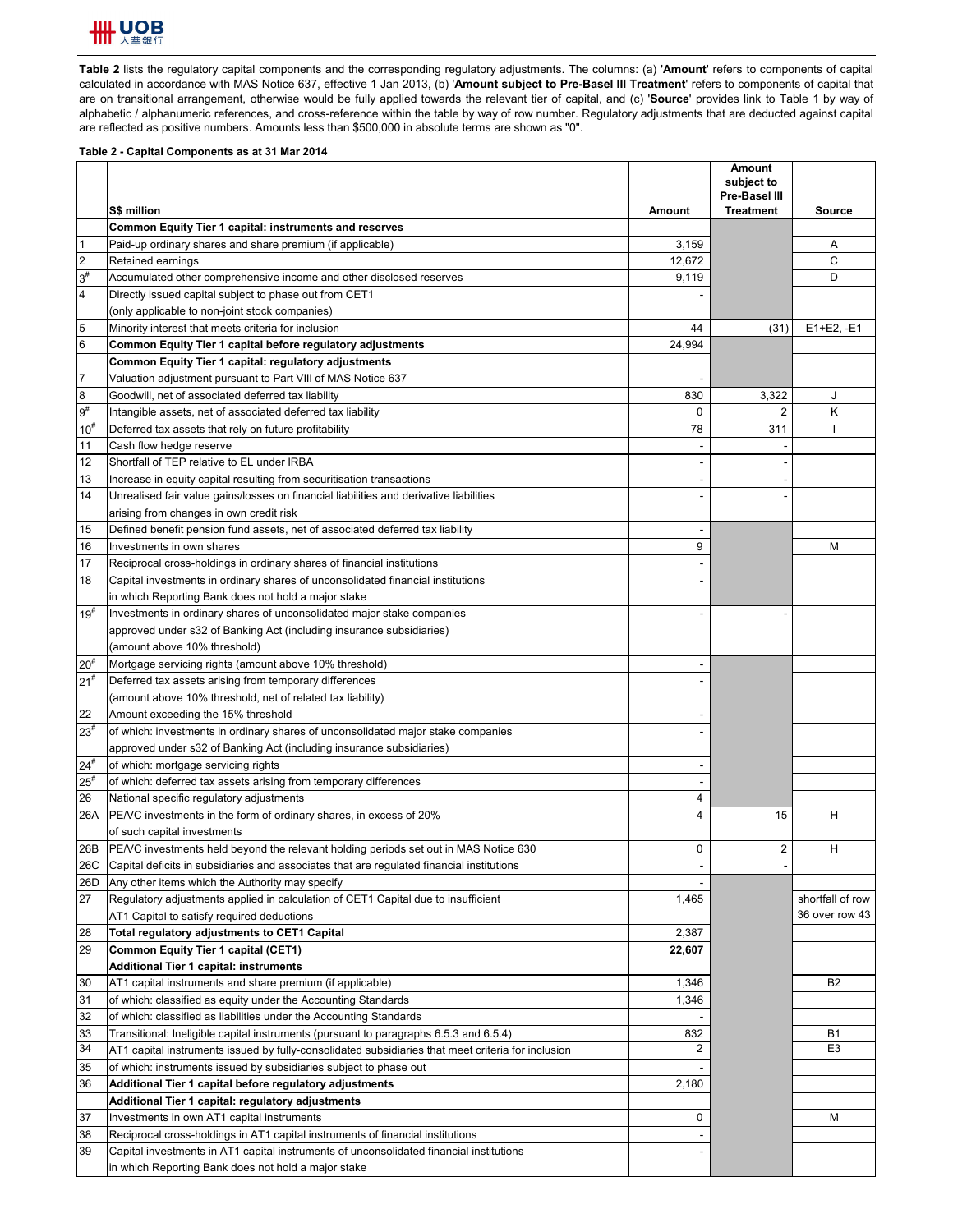

**Table 2 - Capital Components as at 31 Mar 2014**

|            |                                                                                                                                                           |                          | Amount<br>subject to              |                 |
|------------|-----------------------------------------------------------------------------------------------------------------------------------------------------------|--------------------------|-----------------------------------|-----------------|
|            | S\$ million                                                                                                                                               | Amount                   | Pre-Basel III<br><b>Treatment</b> | Source          |
| $40^{#}$   | Investments in AT1 capital instruments of unconsolidated major stake companies                                                                            | 3                        | $\overline{2}$                    | $\mathbf{L}$    |
|            | approved under s32 of Banking Act (including insurance subsidiaries)                                                                                      |                          |                                   |                 |
| 41         | National specific regulatory adjustments                                                                                                                  | 3,641                    |                                   |                 |
| 41A        | <b>PE/VC</b> investments in the form of AT1 capital instruments, in excess of 20%                                                                         |                          |                                   |                 |
|            | of such capital investments<br>Any other items which the Authority may specify                                                                            |                          |                                   |                 |
| 41B<br>41C | Regulatory adjustments applied to AT1 Capital in respect of amounts                                                                                       | 3,641                    |                                   |                 |
|            | subject to pre-Basel III treatment                                                                                                                        |                          |                                   |                 |
|            | of which: Goodwill, net of associated deferred tax liability                                                                                              | 3,322                    |                                   | row 8 at 80%    |
|            | of which: Intangible assets, net of associated deferred tax liability                                                                                     | 2                        |                                   | row 9 at 80%    |
|            | of which: Deferred tax assets that rely on future profitability                                                                                           | 311                      |                                   | row 10 at 80%   |
|            | of which: Cash flow hedge reserve                                                                                                                         |                          |                                   |                 |
|            | of which: Increase in equity capital resulting from securitisation transactions                                                                           |                          |                                   |                 |
|            | of which: Unrealised fair value gains/losses on financial liabilities and derivative liabilities                                                          |                          |                                   |                 |
|            | arising from changes in own credit risk                                                                                                                   |                          |                                   |                 |
|            | of which: Shortfall of TEP relative to EL under IRBA                                                                                                      |                          |                                   | row 26A at 30%  |
|            | of which: PE/VC investments in the form of ordinary shares, in excess of 20%                                                                              | 6                        |                                   |                 |
|            | of such capital investments<br>of which: PE/VC investments held beyond the relevant holding periods set out in                                            | $\mathbf{1}$             |                                   | row 26B at 30%  |
|            | MAS Notice 630                                                                                                                                            |                          |                                   |                 |
|            | of which: Capital deficits in subsidiaries and associates that are regulated financial institutions                                                       |                          |                                   |                 |
|            | of which: Investments in ordinary shares of unconsolidated major stake companies                                                                          |                          |                                   |                 |
|            | approved under s32 of Banking Act (incl insurance subsidiaries)                                                                                           |                          |                                   |                 |
|            | of which: PE/VC investments in the form of Tier 2 capital instruments, in excess of 20%                                                                   |                          |                                   |                 |
|            | of such capital investments                                                                                                                               |                          |                                   |                 |
|            | of which: Investments in Tier 2 capital instruments of unconsolidated major stake companies                                                               |                          |                                   |                 |
|            | approved under s32 of Banking Act (incl insurance subsidiaries)                                                                                           |                          |                                   |                 |
| 42         | Regulatory adjustments applied in calculation of AT1 Capital due to                                                                                       |                          |                                   |                 |
|            | insufficient Tier 2 Capital to satisfy required deductions                                                                                                |                          |                                   |                 |
| 43<br>44   | Total regulatory adjustments to Additional Tier 1 capital                                                                                                 | 3,644                    |                                   |                 |
| 45         | <b>Additional Tier 1 capital (AT1)</b><br>Tier 1 capital (T1 = CET1 + AT1)                                                                                | 22,607                   |                                   | floored at zero |
|            | Tier 2 capital: instruments and provisions                                                                                                                |                          |                                   |                 |
| 46         | Tier 2 capital instruments and share premium (if applicable)                                                                                              | 997                      |                                   | F <sub>2</sub>  |
| 47         | Transitional: Ineligible capital instruments (pursuant to paragraphs 6.5.3 and 6.5.4)                                                                     | 4,170                    |                                   | F <sub>1</sub>  |
| 48         | Tier 2 capital instruments issued by fully-consolidated subsidiaries that meet criteria for inclusion                                                     | 3                        |                                   | E <sub>4</sub>  |
| 49         | of which: instruments issued by subsidiaries subject to phase out                                                                                         |                          |                                   |                 |
| 50         | Provisions                                                                                                                                                | 834                      |                                   | G               |
| 51         | Tier 2 capital before regulatory adjustments                                                                                                              | 6,004                    |                                   |                 |
|            | Tier 2 capital: regulatory adjustments                                                                                                                    |                          |                                   |                 |
| 52         | Investments in own Tier 2 instruments                                                                                                                     | 0                        |                                   | M               |
| 53         | Reciprocal cross-holdings in Tier 2 capital instruments of financial institutions                                                                         |                          |                                   |                 |
| 54         | Capital investments in Tier 2 capital instruments of unconsolidated financial institutions                                                                |                          |                                   |                 |
|            | in which Reporting Bank does not hold a major stake                                                                                                       |                          |                                   |                 |
| $55^{\#}$  | Investments in Tier 2 capital instruments of unconsolidated major stake companies<br>approved under s32 of Banking Act (including insurance subsidiaries) |                          |                                   |                 |
| 56         | National specific regulatory adjustments                                                                                                                  | 13                       |                                   |                 |
| 56A        | PE/VC investments in the form of Tier 2 capital instruments, in excess of 20%                                                                             |                          |                                   |                 |
|            | of such capital investments                                                                                                                               |                          |                                   |                 |
| 56B        | Any other items which the Authority may specify                                                                                                           | $\overline{\phantom{a}}$ |                                   |                 |
| 56C        | Regulatory adjustments applied to Tier 2 Capital in respect of amounts                                                                                    | 13                       |                                   |                 |
|            | subject to pre-Basel III treatment                                                                                                                        |                          |                                   |                 |
|            | of which: Shortfall of TEP relative to EL under IRBA                                                                                                      |                          |                                   |                 |
|            | of which: PE/VC investments in the form of ordinary shares, in excess of 20%                                                                              | 9                        |                                   | row 26A at 50%  |
|            | of such capital investments                                                                                                                               |                          |                                   |                 |
|            | of which: PE/VC investments held beyond the relevant holding periods set out in                                                                           | 1                        |                                   | row 26B at 50%  |
|            | MAS Notice 630                                                                                                                                            |                          |                                   |                 |
|            | of which: Capital deficits in subsidiaries and associates that are regulated financial institutions                                                       |                          |                                   |                 |
|            | of which: Investments in ordinary shares of unconsolidated major stake companies                                                                          |                          |                                   |                 |
|            | approved under s32 of Banking Act (incl insurance subsidiaries)<br>of which: PE/VC investments in the form of AT1 capital instruments, in excess of 20%   |                          |                                   |                 |
|            | of such capital investments                                                                                                                               |                          |                                   |                 |